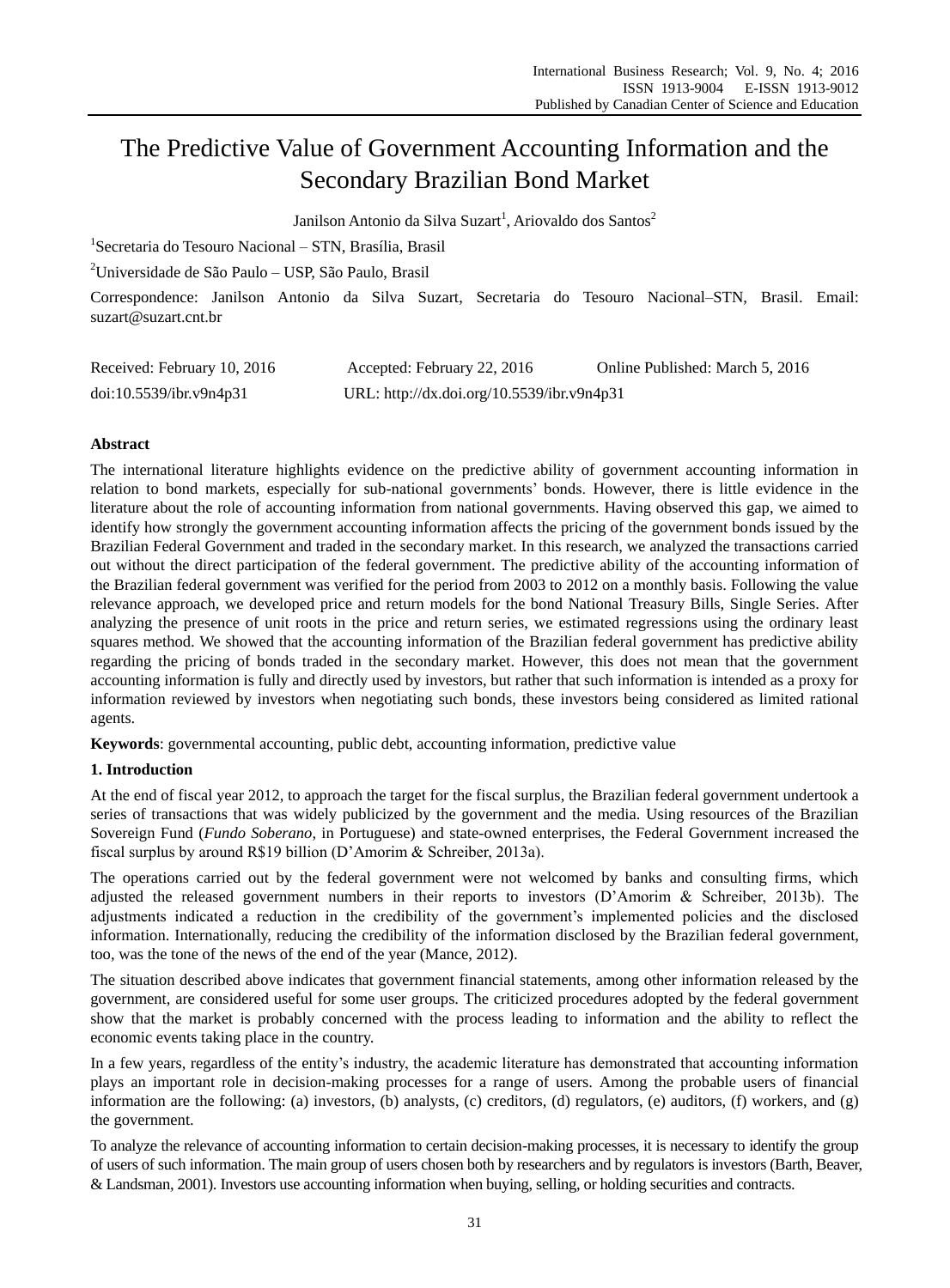In relation to the accounting information generated and evidenced by private entities, studies on the relevance of such information have mainly followed the value relevance approach. From the perspective of this approach, Barth, Beaver, and Landsman (2001) described accounting information as being deemed relevant to a market when it has information content that is able to influence that market's prices.

In private sector entities, the tests on the relevance of accounting information for investors can be performed considering, in addition to accounting information, the data obtained in the capital markets and bond markets. In the capital markets, primarily equity securities are traded that allow entities' participation in the capital. In bond markets, securities are traded in which two or more economic agents combine the exchange of financial flows, on agreed terms and conditions between the parties involved in the transaction.

With the exception of state-owned enterprises, public authorities cannot trade equity securities, because, due to the risk of losing sovereignty, public equity is indivisible. Thus, most public bodies can only issue bonds. Studies on the relevance of accounting information in the public sector, using data from government bond markets, can also be performed from the perspective of value relevance.

From the perspective of value relevance, studies have investigated the behavior of municipal bond markets using models with the price or the return of bonds as the dependent variable and have concentrated on North American markets (Copeland & Ingram, 1983; Apostolou, Reeve, & Giroux, 1984; Soybel, 1992, Marquette & Wilson, 1992; Kim, 2001; Summers, 2003; Reck & Wilson, 2006; Plummer, Hutchison, & Patton, 2007).

In the Brazilian context, the main issuer of bonds is the federal government. With the permission of the Brazilian Senate, subnational governments (states, federal districts, and municipalities) can only issue bonds to refinance the principal (Senado Federal, 2001). Such a limitation shall remain in force until the end of 2020 according to the legislation currently in force, aiming to reduce the public debt of governments, and subnational governments are forbidden to issue bonds while owing the federal government.

In September 2012, the operations of Brazilian federal government bonds in the secondary market moved an amount of approximately R\$618 billion (Secretaria do Tesouro Nacional, 2013). We can observe that the secondary market for government bonds accounts for a significant volume of transactions. Economic agents operating in their market dispense information to support choices about investments or divestments.

In the Brazilian context, it is possible that government accounting information is considered helpful by economic agents operating in the secondary market for bonds issued by the federal government. However, this relationship has not yet been studied either in the Brazilian literature or in the foreign literature. In Brazil, the relevance of accounting information to the bond market is so far unknown.

Resulting from the detection of this gap, the main objective of this research is to investigate the following question: To what extent does government accounting information affect the pricing of bonds of the Brazilian federal government traded in the secondary market?

## **2. Literature Review**

#### *2.1 Brazilian Federal Government Bonds*

The debt of a public entity comprises its obligations set with third parties. Public debt has several origins, being mainly related to the financing of capital expenditures and the occurrence of budget deficits.

From the perspective of public finances, according to Silva and Medeiros (2009), the most common segregation of public debt is into (a) gross debt and (b) net debt. Gross debt only considers the financial liabilities of a public entity, while net debt represents the difference between financial liabilities and assets.

Also according to Silva and Medeiros (2009), gross debt can be classified according to:

• Origin: (a) internal – debts denominated in the currency of the country – and (b) external – debts in foreign currencies;

• Scope: (a) central government – in Brazil, involving the National Treasury (Secretaria do Tesouro Nacional – STN, in Portuguese), the National Social Security Institute (Instituto Nacional de Seguridade Social – INSS, in Portuguese), and the Central Bank, (b) federal government – involving the STN and the INSS; (c) general government – represented by the federal government and subnational governments, (d) subnational governments – made up of the state, district, and governments, and (e) state enterprises – including federal, state, and municipal enterprises; and

• Nature: (a) contractual – originated from a contract – and (b) securities – caused by the issuance of bonds.

Bonds can be divided into internal or external, depending on which there is an offer of instruments, respectively, in the domestic or the international market. Bonds may be issued by public offering in the form of auctions or directly due to legal contracts and devices. Bonds may be negotiable or not and may be held in the Bank's portfolio or issued to the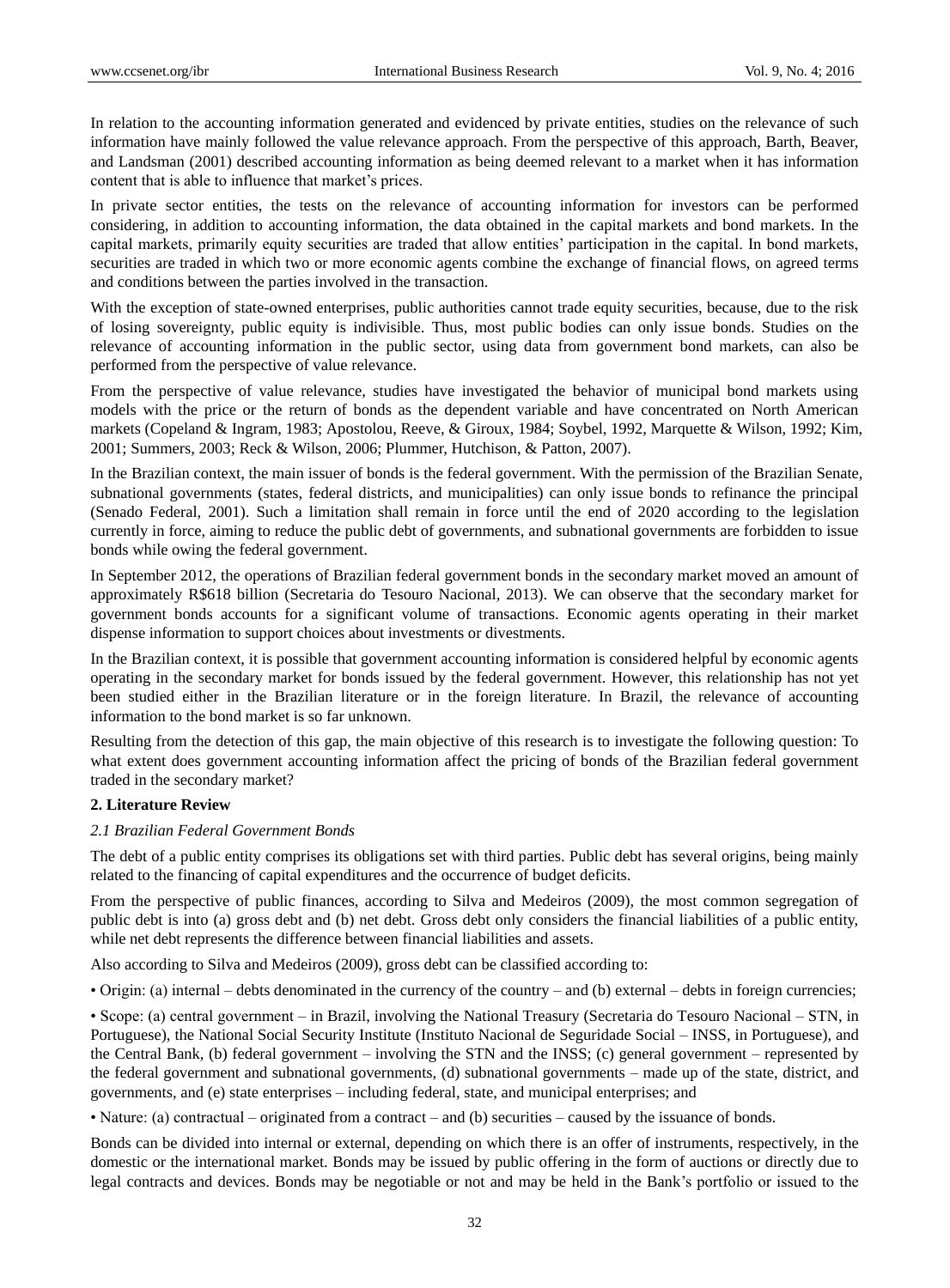public (Silva & Medeiros, 2009).

According to the Central Bank of Brazil (Banco Central do Brasil, 2008), the federal debt comprises only some of the bonds issued by the central government. The securities coming from the privatization certificates, overdue and renegotiated debt, and agrarian debt are classified as securitized debt and do not enter into the calculation of the federal debt.

In the table below, the main characteristics of the bonds issued by the Brazilian federal government and traded on the domestic market over the past ten years are summarized. Only government securities relating to the federal debt are included.

|                      | <b>Bond</b>                                 | Series/             | Term                              | Negotia       | Update                       | Interest            |            |
|----------------------|---------------------------------------------|---------------------|-----------------------------------|---------------|------------------------------|---------------------|------------|
| Issuer               |                                             | <b>Subseries</b>    |                                   | Ъe            |                              | Rate                | Payment    |
|                      | National Treasury Bonus                     | Single              | Up to 25 years                    |               | variation (a)<br>Dollar      | $6\%$ p.a.          | Semester   |
|                      |                                             | Single              | Defined in emission               |               |                              |                     |            |
|                      | Treasury Financial Letters                  | Series A            |                                   |               |                              | SELIC               |            |
|                      |                                             | Series B            | Up to 15 years                    |               | Without                      |                     | Redemption |
|                      | National Treasury Bills                     | Single              | Defined in emission               | Yes           |                              | Rate discount (b)   |            |
|                      |                                             | Subseries A1        | Up to 16 years                    |               |                              | $6\%$ p.a.          |            |
|                      |                                             | Subseries A2        | Up to 4 years                     |               |                              | Six-month LIBOR     |            |
|                      |                                             | Subseries A3        | Up to 27 years                    |               | variation<br>Dollar          | 5.25 to 6% p.a.     |            |
|                      |                                             | Subseries A6        | Up to 17 years                    |               |                              | 4.5% to 8% p.a.     |            |
|                      |                                             | Subseries A10       | Up to 9 years                     | $\tilde{z}$   |                              | Six-month LIBOR     | Half-year  |
| National<br>Treasury |                                             | Series B            |                                   |               | $_{\rm{PCA}}$                |                     |            |
|                      |                                             | Series C            |                                   |               | $\ensuremath{\text{IC-P-M}}$ |                     |            |
|                      |                                             | Series D            |                                   | Yes           | variation<br>Dollar          | Defined in emission |            |
|                      | National Treasury Notes                     | Series F            | Defined in emission               |               | Without                      |                     |            |
|                      |                                             | Series H            |                                   |               | Reference<br>rate            | Without             |            |
|                      |                                             | Series I            |                                   | Yes $(c)$     | Dollar                       | Defined in emission | Redemption |
|                      |                                             | Series <sub>M</sub> | 15 years                          |               | variation                    | Six-month LIBOR     | Half-year  |
|                      |                                             | Series P            | Minimum 15 years                  | $\frac{1}{2}$ | Reference<br>rate            | $6\%$ p.a.          | Redemption |
|                      |                                             | Subseries R2        | 10 years                          |               | variation<br>Dollar          | $12\%$ p.a.         | Monthly    |
|                      |                                             | Series S            | 7 days/21 days (d)                |               | Without                      | Rate discount/SELIC | Redemption |
|                      |                                             | Series U            | Up 15 years                       |               | TJLP                         | 6.53% p.a.          | Monthly    |
|                      | Central Bank of Brazil Bonus                | Series A            | 7 days/21 days (d)                |               |                              | Rate discount/SELIC |            |
| Central              | Central Bank of Brazil<br>Financial Letters | Single              | Maximum 30 months                 | Yes           | Without                      | Mean rate           | Redemption |
| Bank of              |                                             | Series A            | $1$ month $\prime$ 2 months $(d)$ |               |                              | 6% p.a./SELIC       |            |
| Brazil               | Central Bank of Brazil Notes                | Special             | Defined in emission               |               | variation<br>Dollar          | Defined in emission | Half-year  |
|                      |                                             | Floating            | Minimum 3 months                  |               |                              | 6% p.a.             |            |

Table 1. Main characteristics of Brazilian government bonds

*Note*: (a) It is also possible to choose the restatement; (b) The bond is sold at a discount rate; (c) It became negotiable on 05/01/1997; (d) There are two periods with minimum terms each.

 $\overline{\phantom{a}}$ 

*Source*: Central Bank of Brazil (Banco Central do Brasil, 2012) and Brazil (Brasil, 2001).

To control the government bond market operations undertaken by the federal government in the domestic market, the Central Bank uses the Sistema Especial de Liquidação e de Custódia (SELIC), an information system that operates with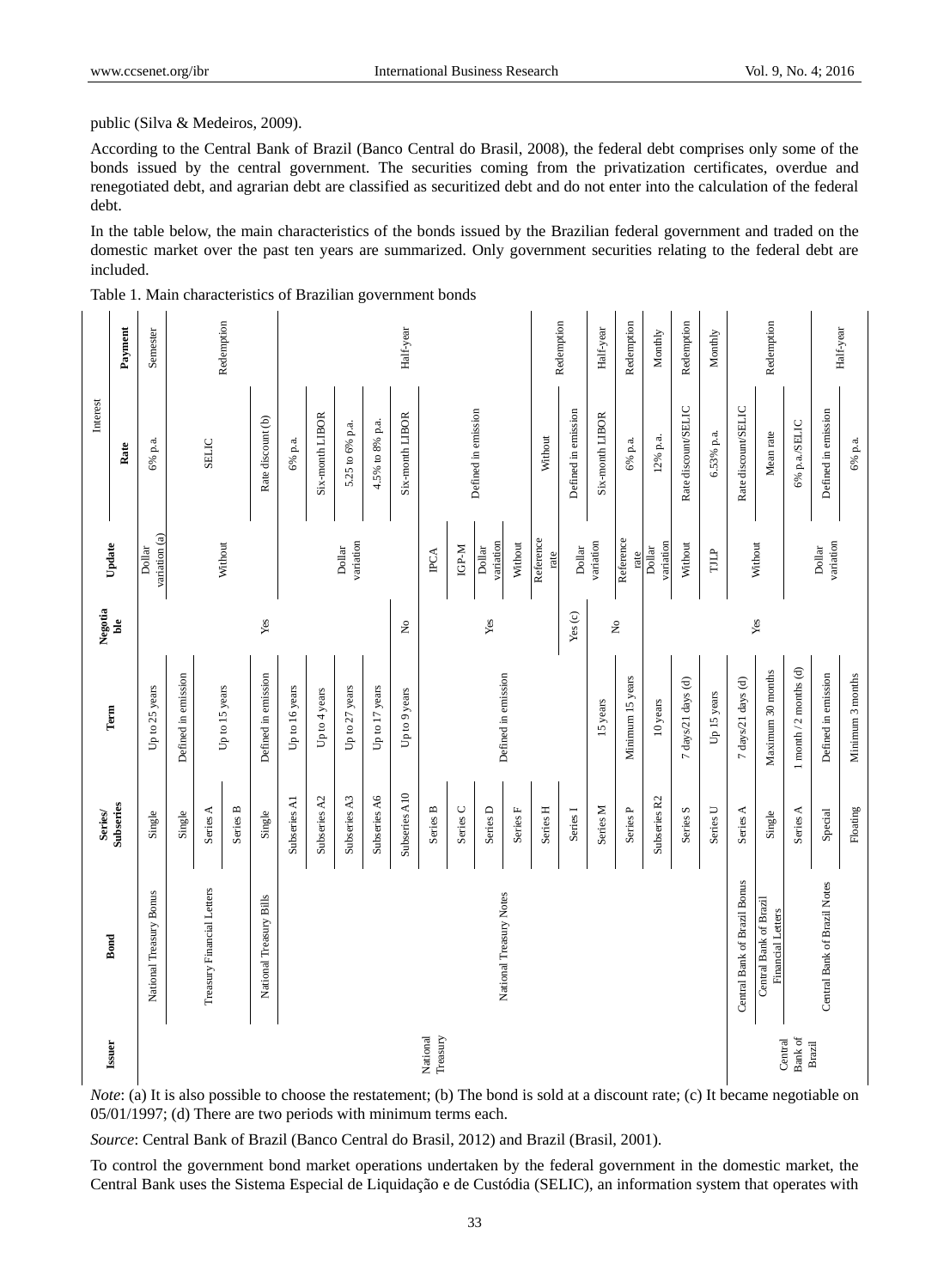those bonds that are registered and settled. According to the Central Bank of Brazil (Banco Central do Brasil, 2013), the implementation of the SELIC took place in 1979, and today the system has about 500 participants and 10,000 individual customers. In the system, 450 types of securities are recorded, which represent approximately 99% of the portfolio of government bonds.

In the structure of the Brazilian federal government, two organs are responsible for the bonds. They are: (a) the National Treasury (STN) and (b) the Central Bank. Currently, only the STN is responsible for issuing bonds, leaving the control and monitoring to both organs.

The issuing of bonds held by the Central Bank continued until May 2002, that is, two years after the enactment of Supplementary Law No. 101/2000. Law No. 101 (Brasil, 2000) withdrew the ability to issue bonds from the Central Bank and limited the operations involving their titles.

The STN is responsible for issuing the following bonds: (a) National Treasury Bonuses (Bônus do Tesouro Nacional – BTNs, in Portuguese), (b) Treasury Financial Letters (Letra Financeira do Tesouro – LFTs, in Portuguese), (c) National Treasury Bills (Letra do Tesouro Nacional – LTNs, in Portuguese), and (d) National Treasury Notes (Notas do Tesouro Nacional – NTNs, in Portuguese). With the exception of NTNs – Series S, all such securities will mature in the medium to long term. Only NTNs – Series/Subseries A10, M, and P are not negotiable and must be retained by the buyer to their redemption.

Most bonds issued by the STN update the nominal value linked to the variation of the US dollar. To update the nominal value of the bonds, the following indicators are used: (a) IGP-M (General Market Price Index, in Portuguese: Índice Geral de Preços do Mercado), (b) IPCA (National Index of Consumer Price, in Portuguese: Índice Nacional de Preços ao Consumidor Amplo), (c) TR (reference rate, in Portuguese: Taxa Referencial), and (d) TJLP (long-term interest rate, in Portuguese: Taxa de Juros de Longo Prazo).

BTNs and LTNs are intended to cover the budget deficit and the anticipated budget revenues from operations. LFTs are meant to fulfill the contract assumption by the Union of Responsibility for Debts of the States and the Federal District and the reduction of the presence of state public entities in the financial sector. NTNs were used in the restructuring of the Brazilian foreign debt (Brasil, 1989, 2001).

The bonds that were issued by the Central Bank had short-term maturity and could be traded in the secondary market. The bonds are: (a) Central Bank of Brazil Bonuses (Bônus do Banco Central – BCBs, in Portuguese), (b) Central Bank of Brazil Bills (Letras do Banco Central – LBCs, in Portuguese), and (c) Central Bank of Brazil Notes (Notas do Banco Central – NBCs, in Portuguese). These bonds were used as monetary policy instruments (Banco Central do Brasil, 2008).

According to the data analyzed in the study, the last security issued by the Central Bank of Brazil and traded in the SELIC was an NBC – Special Series issued in 2000 and traded on November 1, 2006, fifteen days before its maturity.

Amante, Araujo, and Jeanneau (2007) reported that the domestic market for government bonds has expanded very rapidly since the mid-1990s to become the largest market in Latin America. The authors also emphasized that the Brazilian federal government changed the short-term debt profile and variable rates for long-term debt and fixed rates.

Silva, Garrido, and Carvalho (2009) pointed out that in 2008, according to the Bank of International Settlement, Brazil was the world's eighth-largest bond market, behind only: (a) Japan, (b) the United States, (c) Italy, (d) France, (e) Germany, (f) China, and (g) the United Kingdom. The authors added that the Brazilian market was "one of the most liquid among emerging economies."

We can observe that the market for bonds issued by the federal government is complex and involves a diversity of bonds. In the current context, the federal government essentially seeks the balance of the cash flow by maintaining the budget balance and the renegotiation of the Brazilian public debt.

#### *2.2 Studies Focusing on Government Bond Markets and the Role of Government Accounting Information*

The first studies that sought to investigate the efficiency of financial markets, according to Sewell (2011), dated from the nineteenth century and studied the behavior of prices in the capital markets. Research on the behavior of bond markets emerged only in the twentieth century, for example the works published by Fisher (1959) and Robson (1960).

Ingram, Brooks, and Copeland (1983) analyzed whether the changes in the credit risk rating made by the rating agencies affected the bond prices of 127 US cities. The classification changes made by Standard & Poor's were analyzed in the period between August 1976 and February 1979. The authors found that the change in the classification affected the yield of a municipal bond during the month in which the change occurred.

Adopting as their theme the influence of accounting regulation in municipal debt costs, Benson, Marks, and Raman (1984) studied the behavior of bonds issued by 66 US cities during the period from October 1976 to May 1979. The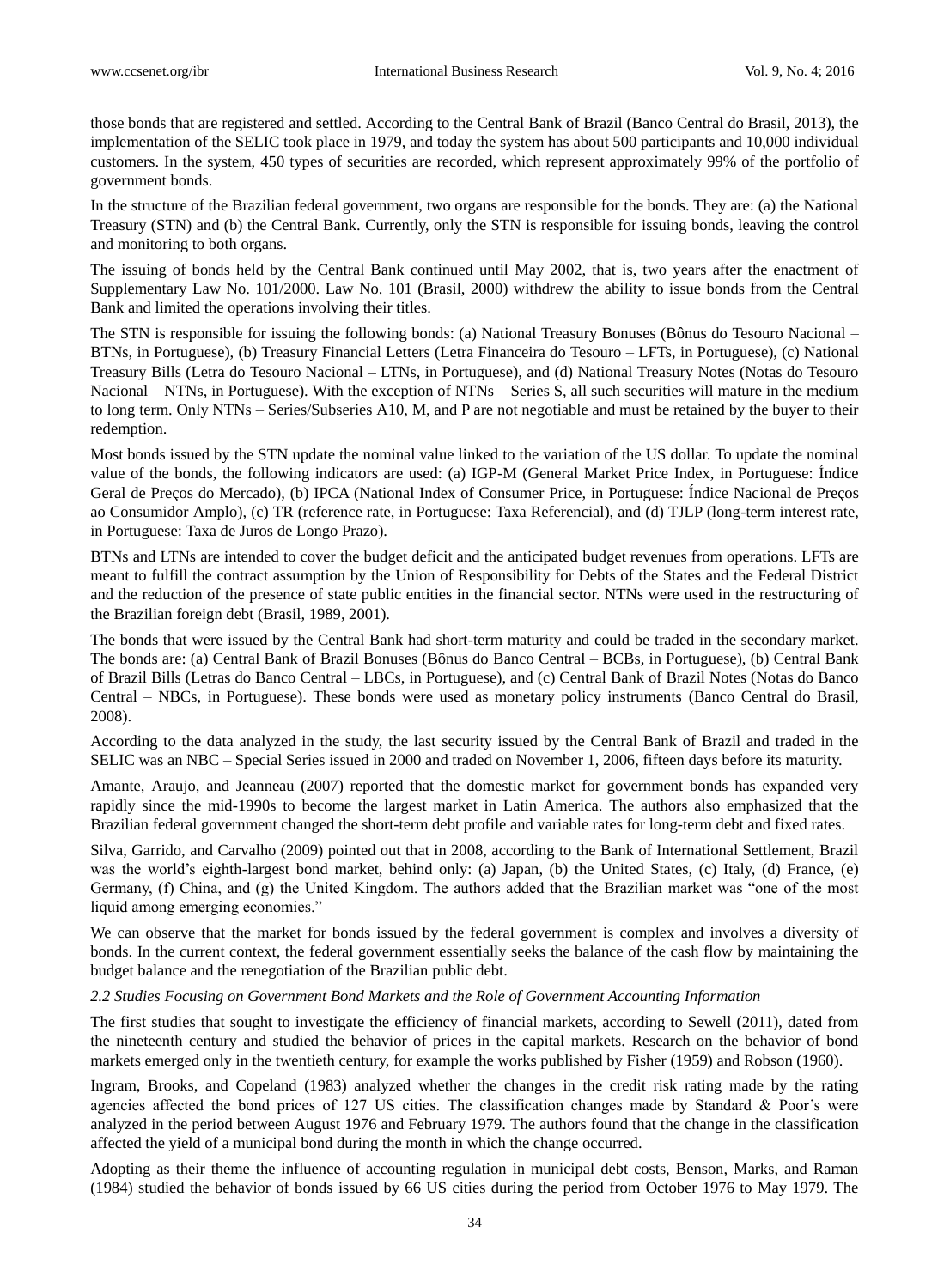authors showed that stricter accounting regulation is associated with lower costs of government debt. According to Benson, Marks, and Raman (1984), economic agents operating in a bond market interpret tighter regulation as generating higher-quality accounting information.

Allen (1994) initially divided five hundred and thirteen municipalities of the United States into two groups: (a) the first was composed of the municipalities that were audited by one of the eight largest firms and (b) the second contained other municipalities. Then, the author examined whether the municipal accounting information could be used to predict the credit risk ratings issued by Moody's during the period between January 1978 and March 1986.

According to the author, only the financial statements audited by the eight largest firms demonstrated predictive power in relation to risk ratings. Allen (1994) stated that the economic agents possibly understand that the work of the eight largest audit firms assigns quality to the government financial information of the respective municipalities.

Gore (2004) studied the effects of the incentives caused by the regulation for municipal accounting disclosure, as well as the effects of the disclosure in relation to the bond market. The author analyzed the financial statements of 88 municipalities located in Michigan (for which there was a specific regulation) and 87 municipalities in Pennsylvania (unregulated) for the year 1995. Controlling for other incentives for disclosure, the results indicated that the accounting regulation induced voluntary disclosure in municipalities with low levels of debt; however, they did not show the same effect in those with high levels of debt (Gore, 2004).

Gore (2004) reached two conclusions: (a) in all the municipalities, the disclosure level was considered significant in relation to the prices of bonds, and (b) in municipalities with specific regulations, only those that had a low level of debt had a high level of disclosure.

Schuknecht, Hagen, and Wolswijk (2009) analyzed the risk perceived by market participants in relation to public entity issuers of bonds. The authors evaluated 283 bonds issued by national governments and 272 bonds issued by subnational governments in the European Community and Canada during the period between 1991 and 2005. The survey results indicated that, for the national governments, the increased risk was positively associated with increasing debt and the occurrence of deficits. In the case of sub-national governments, which are subject to the same conditions as national governments, the increased risk is also associated with increased financial assistance received from their national governments.

Aside from Schuknecht, Hagen, and Wolswijk's paper, other studies reviewed bonds issued by subnational governments. These studies showed that the public bond markets reflect the information available and thus are effective to some degree. However, these studies did not analyze the behavior of the variables price of the bonds and return from the bonds. The level of regulation and the risk were the variables analyzed in this research.

According to these works, it is apparent that government accounting information has the capacity to influence agents' decisions. In relation to national governments, though, there is little evidence on the influence of accounting information on prices and returns. In this research, we seek to evaluate the role of government accounting information in the Brazilian federal government bond market.

In the following text, we discuss the value relevance approach, considering the context of the public sector.

#### *2.3 The Value Relevance Approach Applied in Studies Involving the Public Sector*

During the literature review, we identified eight studies involving the public sector that used the value relevance approach. All the analyzed studies dealt with accounting information from North American municipalities (or municipal school districts). They sought to analyze essentially the risk associated with such bonds. Aside from Marquette and Wilson's and Reck and Wilson's papers, the studies used models of government bonds returns.

The earlier works found no evidence that financial information exerts an influence on the pricing of bonds (Copeland  $\&$ Ingram, 1983; Apostolou et al., 1984; Soybel, 1992). A common finding of these three studies was the low quality of government financial statements due to the lack of or scarce existing regulation in the United States in the 1970s and 1980s.

However, the more recent papers (Marquette & Wilson, 1992; Kim, 2001; Summers, 2003; Reck & Wilson, 2006; Plummer et al., 2007) identified the influence of government accounting information on the prices of government bonds. This finding is related to the evolution of the regulation of governmental accounting in the United States. Roybark, Coffman, and Previts (2012) emphasized that the Governmental Accounting Standards Board (GASB), the regulatory body of governmental accounting in USA, was created only in April 1984. The regulatory bodies prior to the GASB were not independent and had financial constraints.

Copeland and Ingram (1983) analyzed the relevance of accounting information from the municipal pension funds to bonds. Due to the absence of an influence of accounting information, the authors stated that the deficiencies in the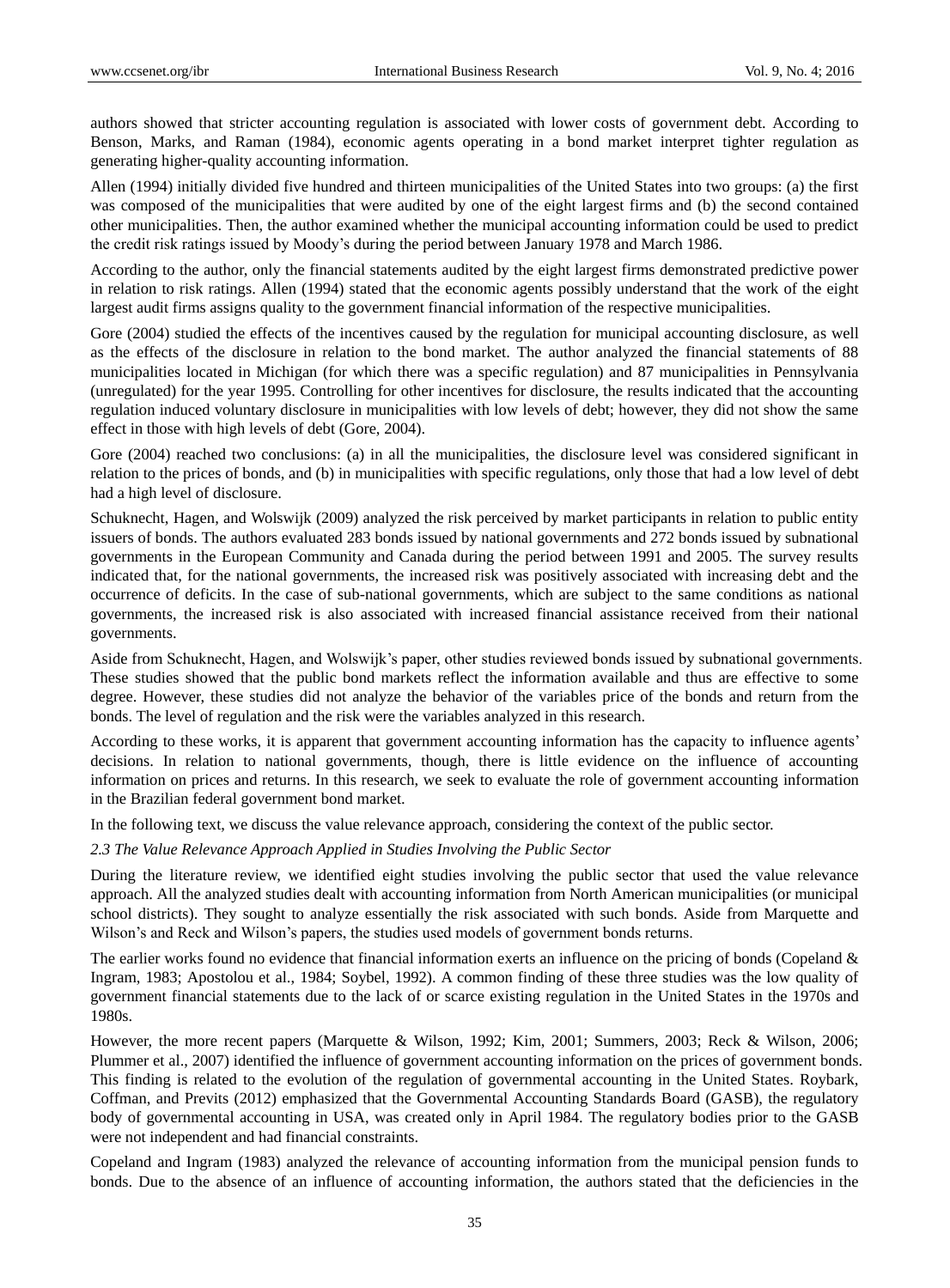practices used reduced the reliability of the information generated at the end of the 1970s in the United States. Financial information was shown to have low predictive power with respect to the classification of risks and returns (Copeland & Ingram, 1983). The authors added that the low level of reliability affected the level of relevance of accounting information in 62 municipalities in the United States during the year 1977.

Using a sample of 531 bonds issued by municipalities in Minnesota, Apostolou et al. (1984) tested the association between the result (surplus/deficit) of those municipalities and the risks of their underlying securities. Considering the period between July 1977 and June 1980 and bonds with a minimum maturity of five years, the authors showed that the result was not correlated with the bonds' risk. Apostolou et al. (1984) also attributed such evidence to the low quality of municipal financial information.

Soybel (1992) investigated the relationship between the government financial statements and the returns of the securities issued by New York City during the period between 1961 and 1975. The author identified that the originally highlighted information had no association with the returns on bonds and mentioned that the accounting practices adopted at the time by New York City did not incorporate information about: (a) revenues transferred by the state and federal governments, (b) taxes on property and improvements, (c) the advance in the recognition of revenue, (d) stabilization reserve revenue, (e) capitalization of current expenditure, (f) deferral of current expenses, (g) pensions, and (h) long-term debt. After adjusting the original information through the implementation of the practices cited above, Soybel (1992) found that the information set showed an association with the returns of bonds issued by New York City.

Marquette and Wilson (1992) analyzed the relationship between the bonds' price and the accounting information for a sample of 358 bonds during the period 1961 to 1975. The authors found that the analyzed market could be considered efficient in the semi-strong form in incorporating the publicly available information, including that on government accounting. A critical feature of the sample analyzed by Marquette and Wilson (1992) refers to the regulation exerted by the Securities and Exchange Commission (SEC). As the authors wrote, the SEC had no authority to regulate subnational governments; however, it imposed standards on financial intermediaries (dealers, underwriters, and others). The SEC rules improved the quality of government disclosures, which would explain their behavior in relation to the government bonds.

In their study, Kim (2001) aimed to determine whether market factors, municipality-specific factors, and accounting information would be able to explain the variations in bond returns issued by 103 US cities. The study period comprised the years 1983–1992.

Kim (2001) showed that the following items significantly affected the return on bonds according to the survey results: (a) the risk of the public securities market (market factor), (b) the public entity risk (specific factor), and (c) the total revenue, tax revenue, transfer revenue, total expenditure, and long-term debt (accounting information).

Summers (2003) and Plummer et al. (2007) studied the securities issued by school districts in the periods 1995 to 1999 and 1995 to 2002, respectively. Summers (2003) sought to understand whether the quality of government accounting information would affect the return on bonds, while Plummer et al. (2007) aimed to assess how the financial information generated by different accounting regimes affects the risks of government bonds. Using a sample containing 209 school districts, Summers (2003) found little influence of the quality of financial reporting on the return on government bonds.

The sample analyzed by Plummer et al. (2007) contained 530 school districts. Whereas the standard GASB 34 required the use of modified accrual basis accounting relative to government funds and the accrual basis for consolidated information, the authors showed that the information derived from the modified accrual basis was more significant in explaining the risk of default of the analyzed districts.

Reck and Wilson (2006) worked with three samples composed of US municipalities considering the following periods: (a) from 1996 to 1998 for the first two samples and (b) from 1978 to 1989 for the third sample. The authors sought to examine the relationship between the bond prices and the municipal accounting information.

#### **3. Methodology**

Transactions in the secondary market for bonds issued by the Brazilian federal government are controlled by the Central Bank in the SELIC system. Data on these transactions are available from the Central Bank's website (www.bcb.gov.br) and informed the operations carried out from January 2003.

Among the bonds issued by the Brazilian federal government and traded in the secondary market between January 2003 and December 2012, the National Treasury Bills (LTNs) were the bonds chosen for analysis, by virtue of being those with the highest trading volume.

The dependent variables in the study are related to the pricing of government bonds from the federal government. We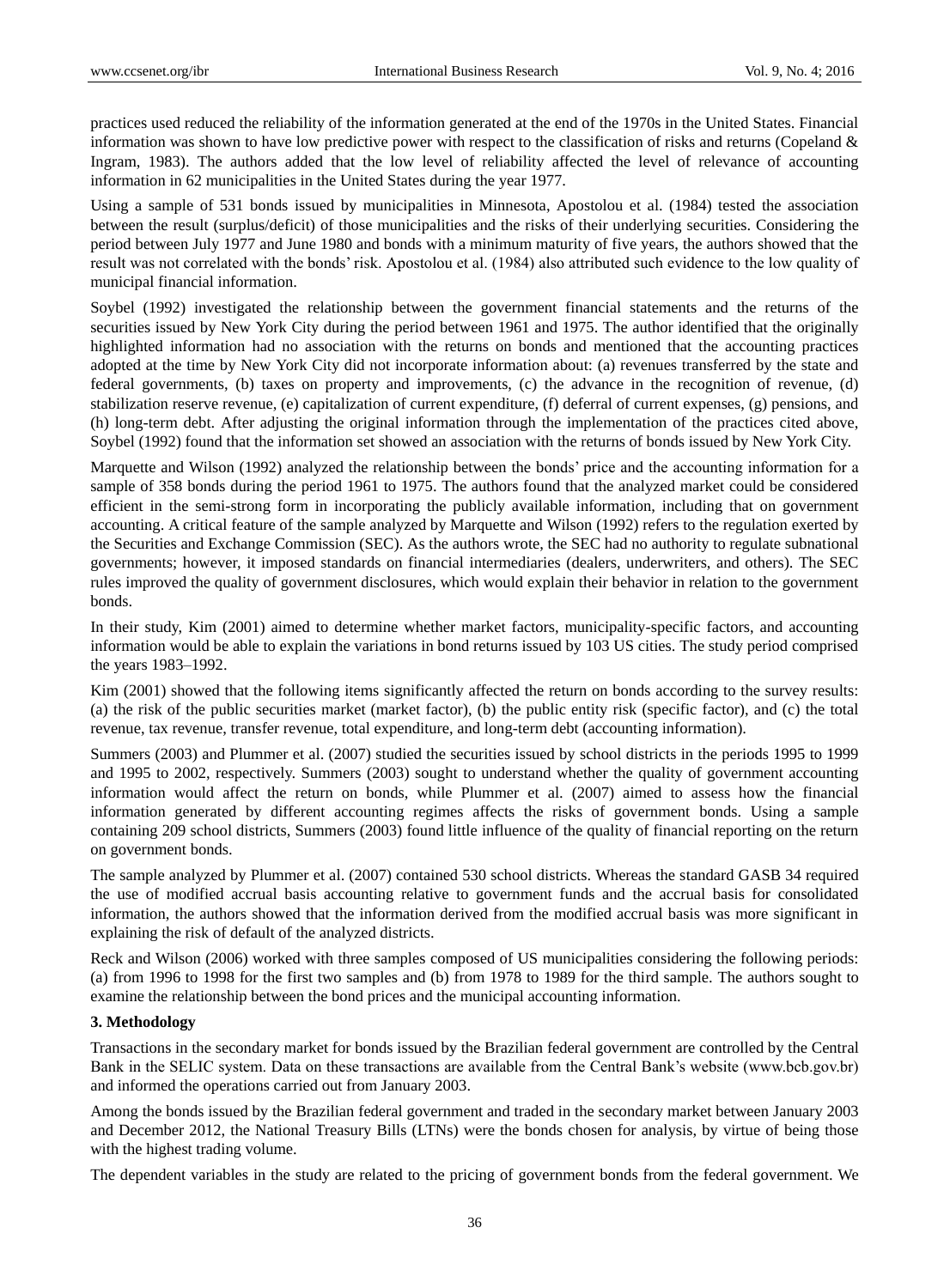selected two variables: (a) price and (b) return. The price refers to the traded value in the secondary market, considering each transaction. The average monthly price was used. The average price unit of measurement is the Brazilian currency, the real. The return includes the percentage change between two prices of a certain bond during two different periods. To calculate the return, we employed the average monthly prices. The return of the unit of measurement is the percentage.

The financial information of the Brazilian federal government provided the explanatory variables used in the research. This information is disclosed by the STN on its website (www.stn.gov.br) on a monthly basis and covers the period between December 2002 and December 2012. The numbers are shown in thousands of reals.

From the accounting information obtained from the Brazilian federal government, indicators were calculated for use as explanatory variables. The indicators can be segregated into three types: (a) revenue generation capacity, (b) payment capacity, and (c) debt level.

The indicators relating to the revenue generation capacity focused on demonstrating the public entity's ability to obtain an adequate revenue to meet its obligations. We used three indicators:

 $rec_1$  = tax revenue / total revenue (1)

 $rec_2$  = net income / total expenditure (2)

 $rec<sub>3</sub>$  = net income / total revenue (3)

The indicators relating to the payment capacity represent the current public entity's ability to honor the commitments already made. We used two indicators:

*pag* 1 = personnel expenses / total expenditure (4)

$$
pag2 = total expenditure / total revenue
$$
 (5)

The debt-level indicators seek to demonstrate the amount to be paid by the public entity for its current debts. We used four indicators:

 $end_1$  = bonds debt / total revenue (6)

$$
end2 = internal debt / total revenue
$$
 (7)

*end* 3 = external debt / total revenue (8)

*end* 4 = bonds debt / tax revenue (9)

The variables arising from the above indicators are in percentages.

In an attempt to reduce the interference from other variables that may affect the pricing of the Brazilian federal government bonds with the aim of capturing the likely influence of government accounting information more accurately, we used five control variables: (a) maturity; (b) country risk; (c) overnight SELIC interest rate; (d) exchange rate, and (e) inflation.

Whereas the dependent variables are in a time-series format, the intervention variables were chosen as a way to solve the problem of outlying observations. They allow isolated effects that are not related to the explanatory and control variables. The observations, which were standardized residuals greater than two standard deviations, were considered outliers.

After collecting and organizing the information mentioned above, tests were performed to detect the stationarity of the time series formed. To check whether the series in question were stationary, the following tests were performed: (a) for the identification of two unit roots, the Dickey–Pantula test, and (b) to identify a unitary root, the Dickey–Fuller Generalized Least Squares (DF-GLS) and Kwiatkwoski–Phillips–Schmidt–Shin (KPSS) tests.

The technique chosen depends on the stationarity of the series of the dependent variables. If it is stationary, it is possible to use the classical econometric techniques. The technique chosen was the multiple linear regression with ordinary least squares estimator. Otherwise, the use of a specific technique for time series would be selected, such as the autoregressive integrated moving average (ARIMA) and autoregressive conditionally heteroscedastic (ARCH) models.

#### **4. Analysis of the Results**

The next table presents the results of the Dickey and Pantula tests. As stated in the description given in the methodology, such tests are designed to identify the presence of two unit roots.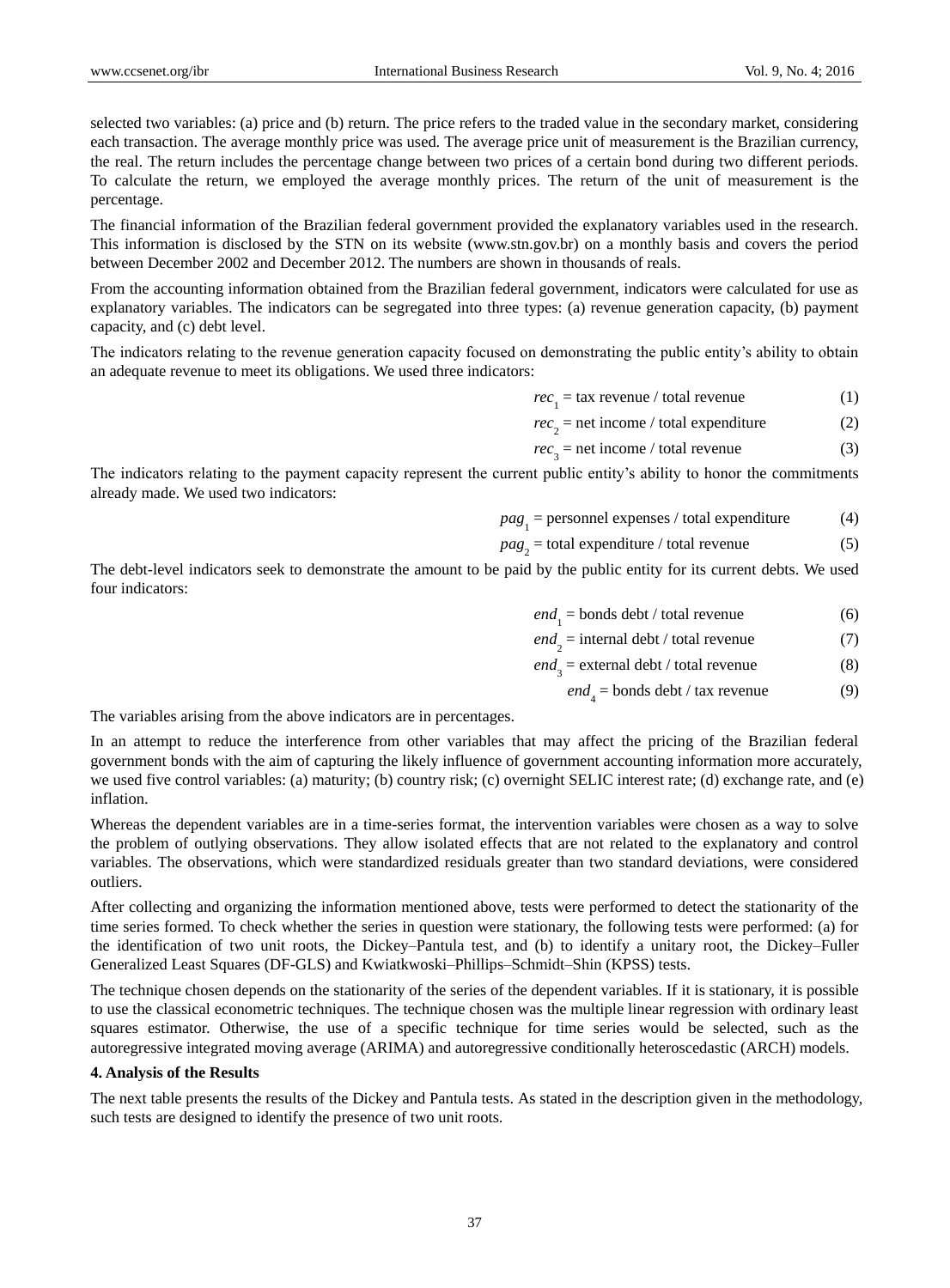|                 |                           | <b>Trend</b>                    |                       | Constant                        |                             | <b>Statistic</b> |               |  |
|-----------------|---------------------------|---------------------------------|-----------------------|---------------------------------|-----------------------------|------------------|---------------|--|
| <b>Variable</b> | <b>Increased</b><br>terms | <b>Individual</b><br><b>Set</b> |                       | <b>Individual</b><br><b>Set</b> |                             |                  | <b>Result</b> |  |
|                 |                           | (a)<br>$\hat{t}_{h}$            | $\hat{F}_3$ (b)       | $\hat{t}_{am}$ (c)              | $\hat{\mathbf{F}}$ .<br>(d) |                  |               |  |
| $P_{LTN}$       |                           | 0.059                           | $4.50 \times 10^{-4}$ | 0.091                           | 0.001                       | $-3.401$ (e)     | Negative      |  |
| <b>LTN</b>      | 4                         | $-0.133$                        | 0.003                 | 0.063                           | 0.001                       | $-10.499$ (e)    | Negative      |  |

Table 2. Results of the Dickey and Pantula tests

*Notes*: (a) Critical value of 2.79. (b) Critical value of 6.49. (c) Critical value of 2.54. (d) Critical value of 4.71. (e) Critical value of -1.94. (a), (b), (c), and (d) Values calculated by Dickey and Fuller (1981) for a series of 100 observations at the 5% significance level. (e) Values calculated by MacKinnon (1996) considering a series of 100 observations at the 5% significance level.

Considering the statistics of the individual and set tests, it was found that the model without deterministic terms was feasible for the variables. As a complement, that of the correlogram residuals was analyzed for the determination of increased terms, and the residuals showed that it is autocorrelated.

For both variables, the test statistics were lower than the critical values calculated by MacKinnon (1996) for series with 100 observations at the 5% significance level. These results led to the conclusion that none of the variables had two unit roots. The fact that the variables do not have two unit roots minimizes the errors in the DF-GLS and KPSS tests, the results of which are shown next.

Table 3. Results of the DF-GLS and KPSS tests

| <b>Variable</b> |                | DF-GLS                    |                  |               |                  |                  |               |            |
|-----------------|----------------|---------------------------|------------------|---------------|------------------|------------------|---------------|------------|
|                 | Model          | <b>Increased</b><br>terms | <b>Statistic</b> | <b>Result</b> | <b>Bandwidth</b> | <b>Statistic</b> | <b>Result</b> | Conclusion |
| $P_{LTN}$       |                | 11                        | $-1.688(a)$      | Positive      | 8                | 0.095(c)         | Negative      | Negative   |
|                 | $\overline{2}$ | 11                        | $-2.553$ (b)     | Positive      | 8                | $0.098$ (d)      | Negative      | Negative   |
|                 |                | 10                        | $-0.537(a)$      | Positive      | 3                | 0.086(c)         | Negative      | Negative   |
| <b>LTN</b>      | $\overline{2}$ | 10                        | $-1.384$ (b)     | Positive      | 3                | $0.054$ (d)      | Negative      | Negative   |

*Notes*: Models: 1 – with constant and 2 – with constant and trend. (a) Critical value of -2.89. (b) Critical value of -3.45. (c) Critical value of 0.463. (d) Critical value of 0.146. (a) and (b) Values calculated by MacKinnon (1996) considering a series of 100 observations at the 5% significance level. (c) and (d) Values calculated by Kwiatkwoski, Phillips, Schmidt, and Schin (1992) considering the significance level of 5%.

By analyzing the results of the DF-GLS and KPSS tests together, it was found that the two variables were considered stationary in both models (with a steady and constant trend).

In the following table, the results of the analysis of the predictive value of accounting information for the variable price of LTNs are displayed.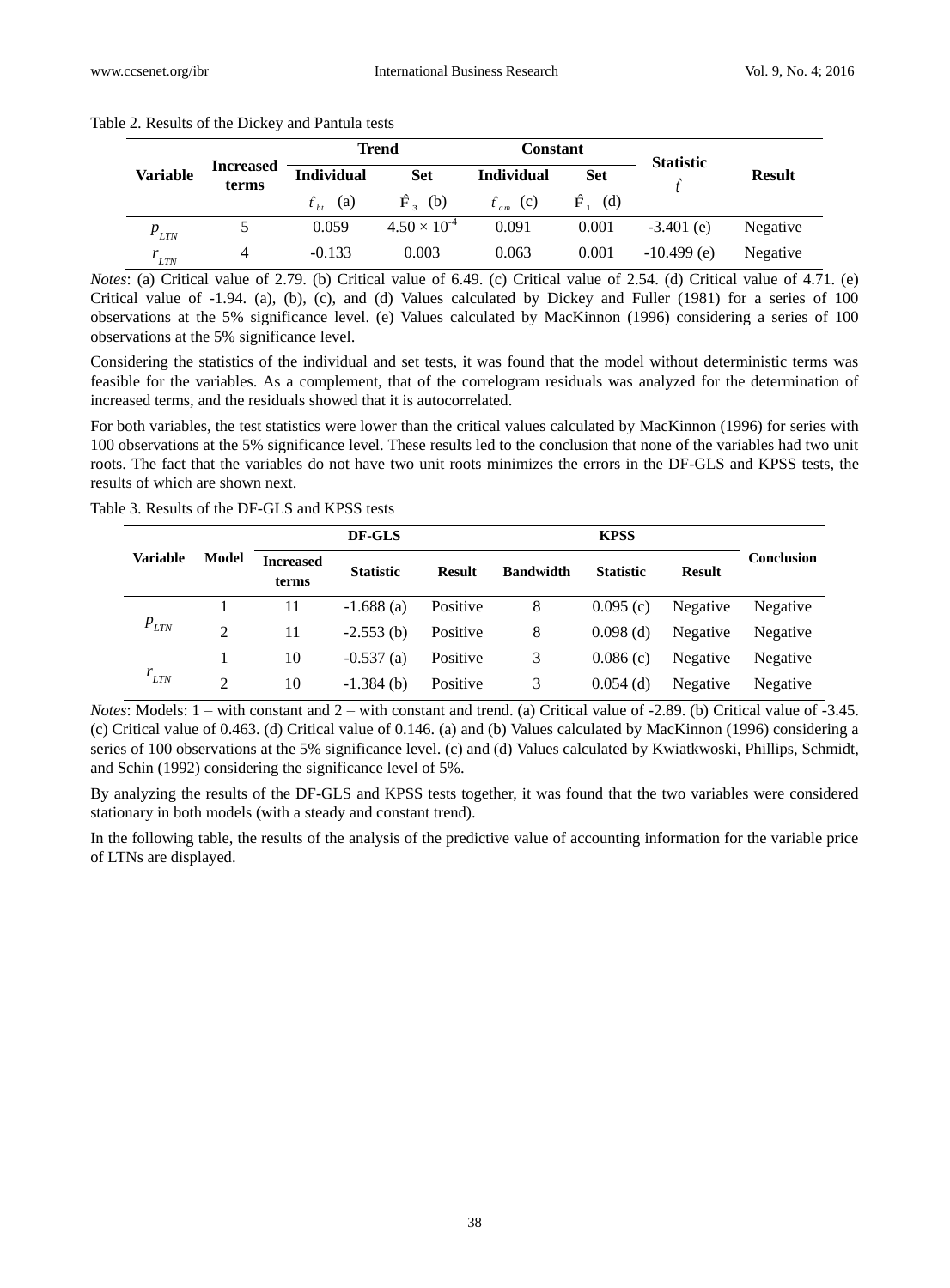|                                     |              |              | LI IV<br><b>Models</b>   |                          |                          |
|-------------------------------------|--------------|--------------|--------------------------|--------------------------|--------------------------|
| <b>Regressor</b>                    | A01          | A02          | A03                      | A04                      | A05                      |
| Constant                            | 762.981***   | 564.812***   | 604.325***               | 600.823***               | 536.498***               |
| $rec_{1,t-1}$                       | $-2.015$     | $-0.048$     |                          |                          |                          |
| $rec_{_{2,t-1}}$                    | $-0.201$     |              | $-0.123**$               |                          |                          |
| $rec_{3,t-1}$                       | $-0.030$     |              |                          | $-0.172**$               |                          |
| $pa{g_{_{1,t-1}}}$                  | 0.273        |              |                          |                          | 0.318*                   |
| $pag_{2,t-1}$                       | $-32.637$    |              |                          |                          |                          |
| $\mathit{end}_{_{1,t-1}}$           | $0.047*$     |              |                          |                          |                          |
| $\mathit{end}_{_{2,t-1}}$           | $-0.010$     |              |                          |                          |                          |
| $end_{3,t-1}$                       | $-0.022$     |              |                          |                          |                          |
| $\mathit{end}_{_{4,t-1}}$           | $-0.025$     |              |                          |                          |                          |
| $\mathit{mat}_{_{LTN,t}}$           | $-0.127***$  | $-0.107***$  | $-0.114***$              | $-0.113***$              | $-0.099***$              |
| $\frac{ris}{t}$                     | $-0.006$     | 0.005        | 0.008                    | 0.008                    | 0.003                    |
| $sov_t$                             | $-42.381***$ | $-42.272***$ | $-44.586***$             | -44.449***               | $-42.567***$             |
| cam                                 | 12.945**     | 8.010**      | 7.567**                  | $7.604**$                | 8.183**                  |
| $inf_{t}$                           | $-4.539$     | $-8.058**$   | $-7.395**$               | $-7.460**$               | $-7.886**$               |
| $\boldsymbol{P}_{\textit{LTN},t-1}$ | $0.374***$   | $0.445***$   | $0.405***$               | $0.408***$               | $0.461***$               |
| Observations                        | 119          | 119          | 119                      | 119                      | 119                      |
| Adjusted R <sup>2</sup>             | 0.903        | 0.887        | 0.891                    | 0.891                    | 0.890                    |
| $\mathbf F$                         | 58.57***     | 84.98***     | 88.97***                 | 88.41***                 | 87.41***                 |
| Akaike Criterion                    | 838.953      | 850.205      | 845.297                  | 845.969                  | 847.184                  |
| Normality                           | Yes          | Yes          | Yes                      | Yes                      | Yes                      |
| Heteroscedasticity                  | No           | No           | $\rm No$                 | No                       | $\rm No$                 |
| Serial autocorrelation              | No           | No           | No                       | No                       | No                       |
| Multicollinearity                   | Yes          | No           | No                       | No                       | No                       |
| Intervention variables              | Yes          | Yes          | Yes                      | Yes                      | Yes                      |
|                                     |              |              | <b>Models</b>            |                          |                          |
| <b>Regressor</b>                    | A06          | A07          | A08                      | A09                      | A10                      |
| Constant                            | 574.645***   | 578.523***   | 537.369***               | 563.553***               | 600.487***               |
| $rec_{1,t-1}$                       | L,           |              | $\overline{\phantom{a}}$ |                          | $\overline{\phantom{a}}$ |
| $rec_{2,t-1}$                       |              |              |                          |                          |                          |
| $rec_{_{3,t-1}}$                    |              |              |                          |                          |                          |
| $pag_{_{1,t-1}}$                    |              |              |                          |                          |                          |
| $pag_{_{2,t-1}}$                    | 9.794        |              |                          |                          |                          |
| $end_{1,t-1}$                       |              | $0.008***$   |                          |                          |                          |
| $end_{2,t-1}$                       |              |              | $0.015**$                |                          |                          |
| $end_{3,t-1}$                       |              |              |                          | 0.007                    |                          |
| $\mathit{end}_{_{4,t-1}}$           |              |              |                          | $\overline{\phantom{a}}$ | $0.005***$               |
| $\mathit{mat}_{_{LTN,t}}$           | $-0.110***$  | $-0.115***$  | $-0.107***$              | $-0.104***$              | $-0.119***$              |
| $ris_{t}$                           | 0.008        | $-0.002$     | 0.003                    | 0.005                    | $-0.003$                 |

# Table 4. Results of the regressions with the price-dependent variable  $(p_{LTN})$

 $-43.588***$   $-44.148***$   $-39.670***$   $-44.192***$   $-43.537***$ 

*sov t*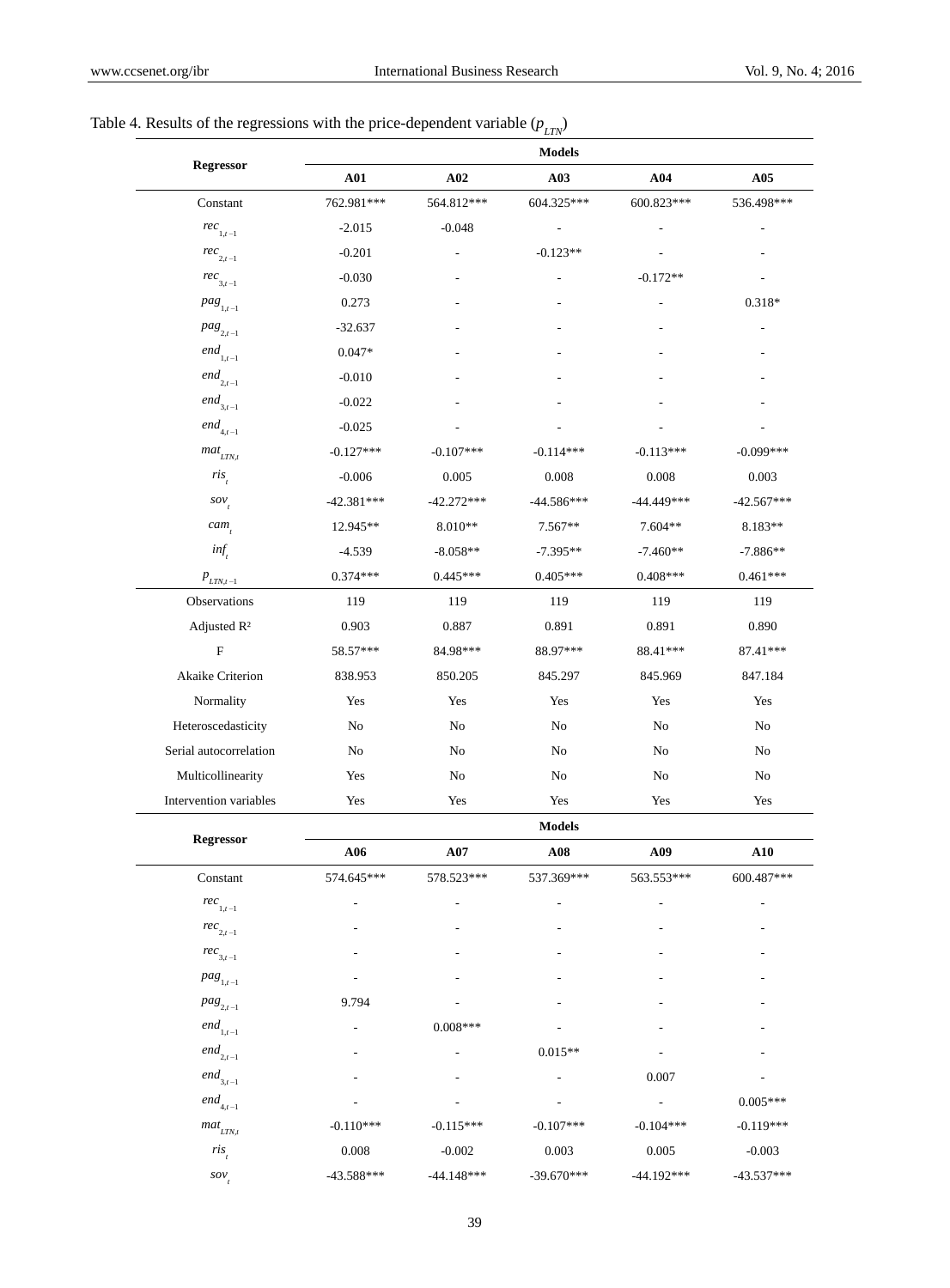| cam                    | $7.536**$      | $8.512**$      | 13.366***      | 5.916          | $10.152***$    |
|------------------------|----------------|----------------|----------------|----------------|----------------|
| inf                    | $-7.912**$     | $-5.086$       | $-5.285$       | $-8.207**$     | $-5.673*$      |
| $P_{LTN,t-1}$          | $0.426***$     | $0.405***$     | $0.441***$     | $0.447***$     | $0.379***$     |
| <b>Observations</b>    | 119            | 119            | 119            | 119            | 119            |
| Adjusted $R^2$         | 0.888          | 0.900          | 0.893          | 0.887          | 0.899          |
| $\mathbf{F}$           | $85.72***$     | $97.55***$     | $90.55***$     | 85.19***       | $96.92***$     |
| Akaike Criterion       | 849.276        | 835.371        | 843.402        | 849.939        | 836.070        |
| Normality              | Yes            | Yes            | Yes            | Yes            | Yes            |
| Heteroscedasticity     | N <sub>0</sub> | N <sub>0</sub> | N <sub>0</sub> | N <sub>0</sub> | N <sub>0</sub> |
| Serial autocorrelation | N <sub>0</sub> | N <sub>0</sub> | N <sub>0</sub> | N <sub>0</sub> | N <sub>0</sub> |
| Multicollinearity      | N <sub>0</sub> | N <sub>0</sub> | N <sub>0</sub> | Yes            | N <sub>0</sub> |
| Intervention variables | Yes            | Yes            | Yes            | Yes            | Yes            |

*Notes*: \*\*\* Significant at 1%. \*\* Significant at 5%. \* Significant at 10%.

Model A01 was composed of all the accounting indicators used as explanatory variables beyond the control and intervention variables. However, this model showed multicollinearity problems. Aside from the A09 model, in which the variable *end*<sub>2</sub> was present, the other models presented no multicollinearity problems. Thus, models A01 and A09 were excluded from the analysis.

The other regression models were normally distributed, homocedastic, and not autocorrelated. According to the Akaike criterion, the most adjusted models were A07 and A10.

With regard to the indicators relating to the ability to generate revenues, only the  $rec<sub>1</sub>$  variable parameter was not significant and the other parameters were negative and significant at the 5% level. For the indicators of the ability to pay, only the parameter of the variable *pag* was significant and positive at the 10% level. Except for the variable *end* , the  $\frac{1}{2}$  model presented multicollinearity problems; the remaining debt level indicators were positive and significant at the level of 1%.

From these results, we could note that accounting information has predictive value in relation to the pricing of LTN bonds. The debt-level indicators were those with greater predictive power in relation to the others. The higher the level of debt and the lower the capacity to generate income, the higher the price assigned to bonds traded in the secondary market. Such situations may arise from investors' increased perception of risk.

Regarding the control variables, with the exception of the country risk variable, they were significant in most of the other models. The parameters of the maturity and the SELIC rate were negative and significant at the 1% level. The parameter of the exchange rate was significant and positive at the levels of 1% (A08 and A10 models) and 5% (other models). Aside from the A07 and A08 models, the estimated coefficient of inflation was negative and significant at the levels of 10% (A10 model) and 5% (other models).

It appears that the lower the maturity, the SELIC rate, or inflation and the higher the exchange rate, the higher the price of LTN bonds, according to the estimated models. The autoregressive behavior of the *p LTN* variable was also confirmed.

In the next table, we present the regression results for the verification of the use of the predictive value of accounting information relating to LTN returns.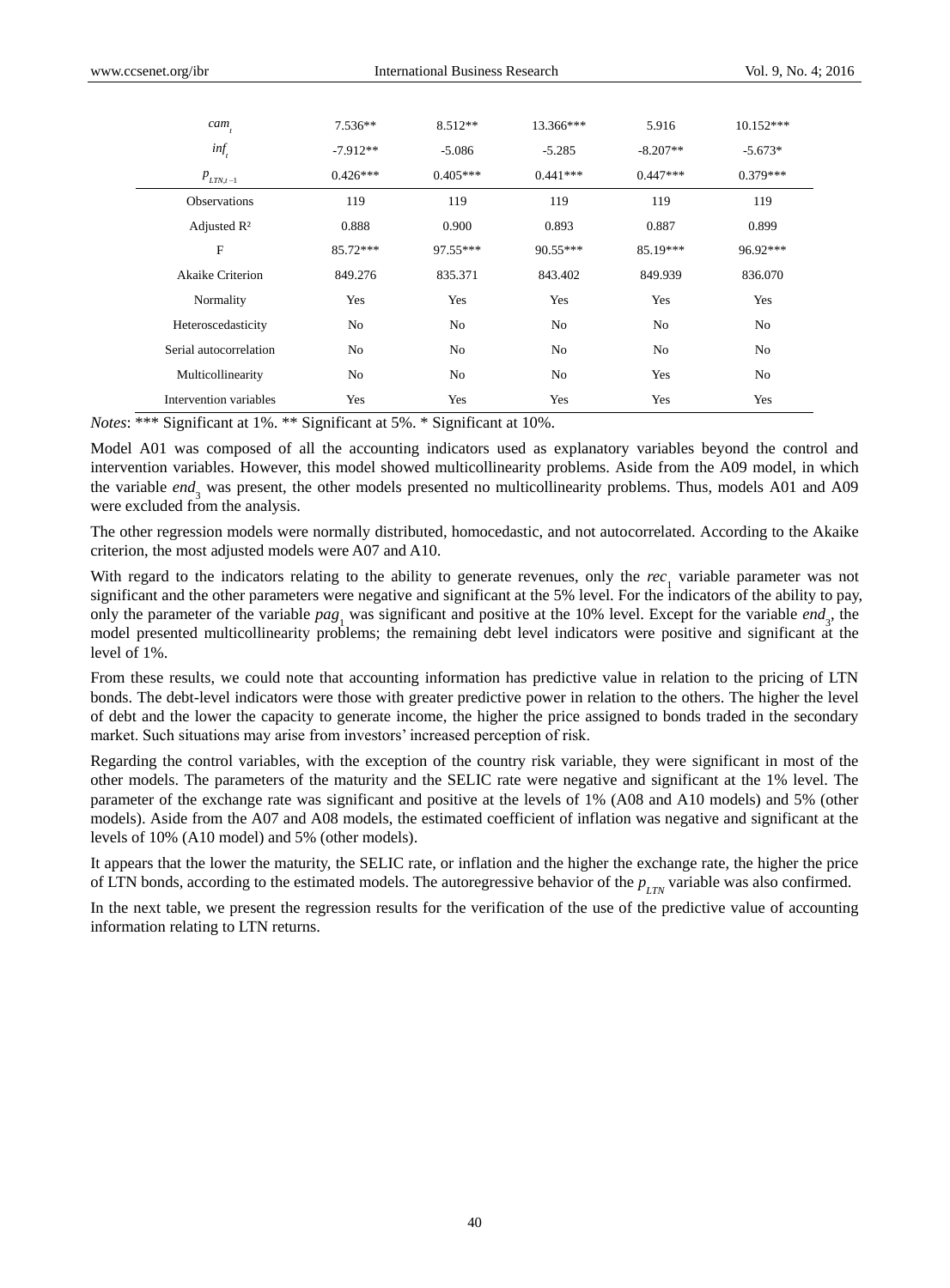|                           |             |             | <b>Models</b>  |                        |                          |  |
|---------------------------|-------------|-------------|----------------|------------------------|--------------------------|--|
| Regressor                 | <b>B01</b>  | <b>B02</b>  | <b>B03</b>     | <b>B04</b>             | ${\bf B05}$              |  |
| Constant                  | 9.072       | $-0.164$    | 1.205          | 1.186                  | $-1.281$                 |  |
| $rec_{1,t-1}$             | $-0.056$    | 0.024       | $\blacksquare$ |                        |                          |  |
| $rec_{_{2,t-1}}$          | $-0.052$    |             | $-0.005$       |                        |                          |  |
| $rec_{_{3,t-1}}$          | $-0.011$    |             |                | $-0.006$               |                          |  |
| $pag_{_{1,t-1}}$          | 0.050       |             |                |                        | $0.079***$               |  |
| $pag_{_{2,t-1}}$          | $-9.995***$ |             |                |                        |                          |  |
| $end_{1,t-1}$             | 0.002       |             |                |                        |                          |  |
| $\mathit{end}_{_{2,t-1}}$ | $-0.001$    |             |                |                        |                          |  |
| $end_{3,t-1}$             | $-0.003$    |             |                |                        |                          |  |
| $end_{_{4,t-1}}$          | $-0.001$    |             |                |                        |                          |  |
| $\mathit{mat}_{_{LTN,t}}$ | $-0.002$    | $-0.001$    | $-0.001$       | $-0.001$               | $2.92 \times 10^{-4}$    |  |
| $ris_{t}$                 | $-0.002*$   | $-0.001$    | $-0.001$       | $-0.001$               | $-0.001$                 |  |
| $sov_t$                   | 0.030       | $-0.611$    | $-0.435$       | $-0.440$               | $-0.760$                 |  |
| cam                       | 1.292*      | 0.198       | 0.302          | 0.304                  | 0.425                    |  |
| $inf_{t}$                 | $-1.024**$  | $-1.368***$ | $-1.403***$    | $-1.405***$            | $-1.413***$              |  |
| $r_{\text{LTN},t-1}$      | $-0.279***$ | $-0.187**$  | $-0.225***$    | $-0.219***$            | $-0.205***$              |  |
| Observations              | 118         | 118         | 118            | 118                    | 118                      |  |
| Adjusted R <sup>2</sup>   | 0.468       | 0.399       | 0.394          | 0.393                  | 0.441                    |  |
| ${\bf F}$                 | 5.90***     | $6.96***$   | $6.84***$      | $6.82***$              | 8.10***                  |  |
| Akaike Criterion          | 372.241     | 380.201     | 381.181        | 381.319                | 371.606                  |  |
| Normality                 | Yes         | Yes         | Yes            | Yes                    | Yes                      |  |
| Heteroscedasticity        | $\rm No$    | $\rm No$    | $\rm No$       | $\rm No$               | $\rm No$                 |  |
| Serial autocorrelation    | Yes         | Yes         | Yes            | Yes                    | No                       |  |
| Multicollinearity         | Yes         | $\rm No$    | No             | $\rm No$               | $\rm No$                 |  |
| Intervention variables    | Yes         | Yes         | Yes            | Yes                    | Yes                      |  |
|                           |             |             | <b>Models</b>  |                        |                          |  |
| <b>Regressor</b>          | <b>B06</b>  | <b>B07</b>  | <b>B08</b>     | <b>B09</b>             | <b>B10</b>               |  |
| Constant                  | 2.325       | $-0.948$    | $-3.443*$      | 0.956                  | $-0.232$                 |  |
| $rec_{1,t-1}$             |             |             |                |                        | $\overline{\phantom{a}}$ |  |
| $rec_{2,t-1}$             |             |             |                |                        |                          |  |
| $rec_{3,t-1}$             |             |             |                |                        |                          |  |
| $pa{g_{_{1,t-1}}}$        |             |             |                |                        |                          |  |
| $pag_{_{2,t-1}}$          | $-1.582$    |             |                |                        |                          |  |
| $\mathit{end}_{_{1,t-1}}$ |             | $0.001**$   |                |                        |                          |  |
| $\mathit{end}_{2,t-1}$    |             |             | $0.002***$     |                        |                          |  |
| $end_{3,t-1}$             |             |             |                | $-4.48 \times 10^{-4}$ |                          |  |
| $\mathit{end}_{_{4,t-1}}$ |             |             |                | $\sim$                 | $2.44 \times 10^{-4}$    |  |
| $\mathit{mat}_{_{LTN,t}}$ | $-0.001$    | $-0.001$    | $-0.001$       | $-0.001$               | $-0.001$                 |  |
| $ris_{t}$                 | $-0.001$    | $-0.002$    | $-0.001$       | $-0.001$               | $-0.002$                 |  |
| $sov$ <sub>t</sub>        | $-0.506$    | $-0.352$    | 0.010          | $-0.349$               | $-0.282$                 |  |

## Table 5. Results of the regressions with the dependent variable return  $(r_{LTN})$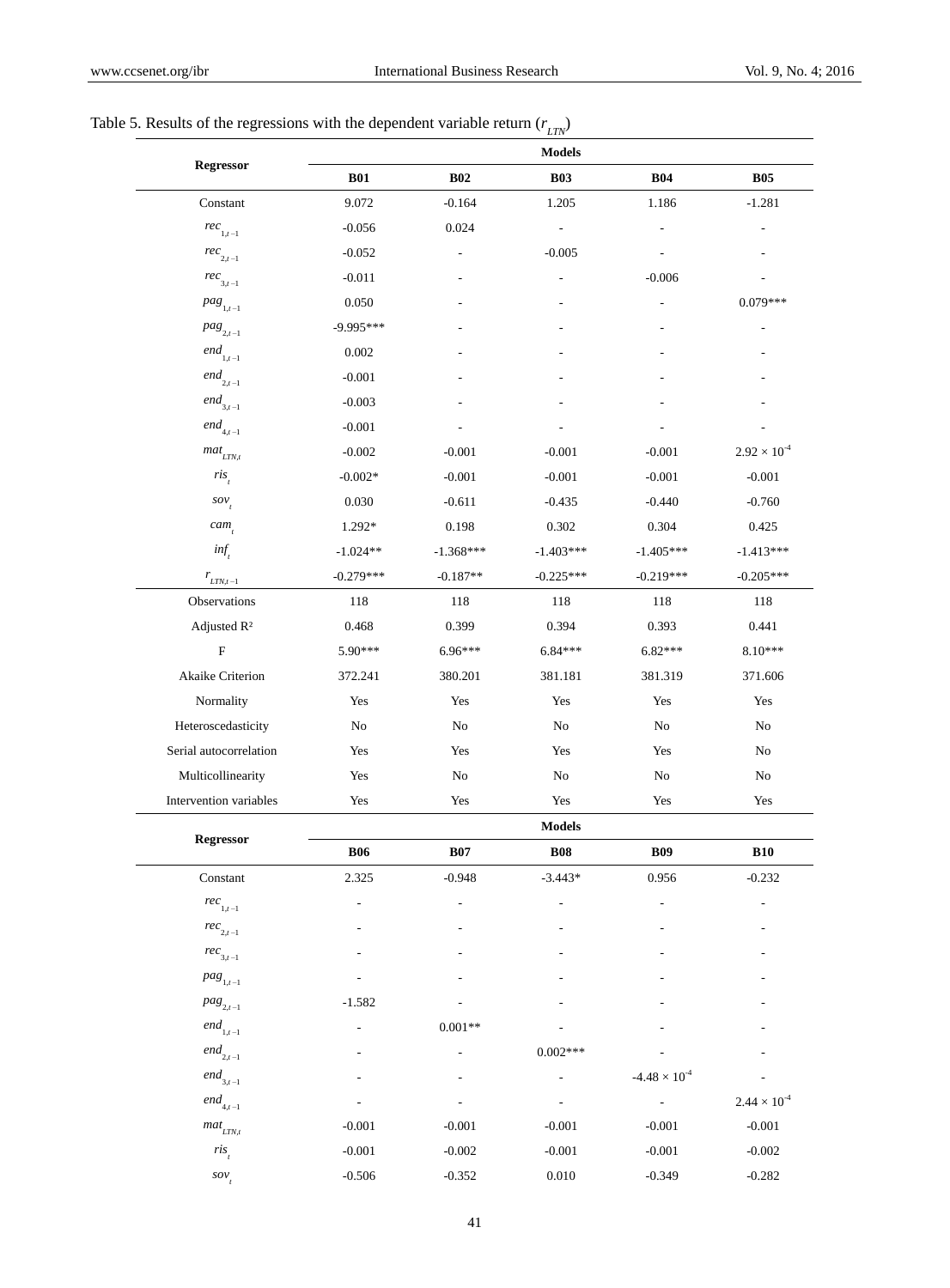| cam                    | 0.358          | 0.360          | $1.243**$   | 0.431          | 0.416          |
|------------------------|----------------|----------------|-------------|----------------|----------------|
| inf                    | $-1.395***$    | $-1.176**$     | $-1.015**$  | $-1.399***$    | $-1.314***$    |
| $r_{LTN,t-1}$          | $-0.164**$     | $-0.246***$    | $-0.278***$ | $-0.200***$    | $-0.233***$    |
| <b>Observations</b>    | 118            | 118            | 118         | 118            | 118            |
| Adjusted $R^2$         | 0.398          | 0.417          | 0.429       | 0.392          | 0.400          |
| $\mathbf{F}$           | $6.96***$      | $7.43***$      | $7.76***$   | $6.80***$      | $7.00***$      |
| Akaike Criterion       | 380.227        | 376.603        | 374.054     | 381.490        | 379.957        |
| Normality              | Yes            | Yes            | Yes         | Yes            | Yes            |
| Heteroscedasticity     | N <sub>0</sub> | N <sub>0</sub> | No          | N <sub>0</sub> | N <sub>0</sub> |
| Serial autocorrelation | N <sub>0</sub> | N <sub>0</sub> | Yes         | Yes            | N <sub>0</sub> |
| Multicollinearity      | No             | No             | No          | Yes            | No             |
| Intervention variables | Yes            | Yes            | Yes         | Yes            | Yes            |

*Notes*: \*\*\* Significant at 1%. \*\* Significant at 5%. \* Significant at 10%.

Six of the regressive models, in which the dependent variable was the return of LTN bonds, used to evaluate the predictive value of the financial information presented problems and therefore were excluded from the analyses. They are: (a) models B01 and B09, with problems of serial autocorrelation and multicollinearity, and (b) models B02, B03, B04, and B08 with autocorrelation problems. The other models were normal, homoscedastic, and had no autocorrelated residuals.

The autoregressive behavior of the dependent variable was confirmed. Considering the Akaike criterion, the B05 and B07 models were the most adjusted.

The relationship between the personnel expenditure and the total expenditure, an indicator of payment capacity, had a positive and significant coefficient at the 1% level. The relationship between the bond debt and the total revenue, an indicator of the debt level, exhibited a positive and significant coefficient at the 5% level. This means that the higher the values of the variables  $pag_1$  and  $end_1$ , the greater the LTN returns. These indicators were the ones that showed evidence of the predictive value of governmental financial information.

Inflation was the only significant control variable. It showed a negative parameter, indicating that an increase in inflation is associated with a reduction in the LTN returns. The inflation parameter was significant at the 5% level in the B07 model and at the 1% level in the other models.

For models A01 to A10, four intervention variables were required for the months of: (a) February 2005, (b) May 2006, (c) July 2006, and (d) July 2011. Of the models B01 to B10, six were selected to use intervention variables for the following periods: (a) April 2003, (b) September 2003, (c) June 2004, (d) July 2009, (e) January 2011, and (f) July 2011.

It is noteworthy that the intervention variables related to the months of the years 2003 and 2011 are directly related to moments of contraction of the Brazilian economy, according to the analysis of the variation of the monthly gross domestic product estimated by the Central Bank of Brazil. The other intervention variables probably resulted from specific movements of the secondary bond market; however, they were not clearly identified.

In all the regressive models from A01 to B10, the residuals were stationary according to the DF-GLS and KPSS tests.

#### **5. Conclusions**

According to the evidence found during the research, we can state that the accounting information of the Brazilian federal government has predictive value in relation to the price and return of LTNs in the secondary market. However, this is not to say that the behavior of government financial information was constant in relation to the price and return. Some evidence was found that some of the indicators related to the ability to generate revenue were significant only for the price of LTNs. Regarding other indicators, there is significant evidence for both price and return.

Regarding the control variables, the country risk was the only one with non-significant parameters in the regressions in which the dependent variable was the price. In turn, only inflation was found to have significant parameters in relation to the regressions in which the dependent variable was the return.

The research's evidence is quite similar to that shown by the international literature consulted. Regarding the price, the accounting information of the Brazilian federal government showed reasonable predictive capabilities. Similar results were highlighted by Marquette and Wilson (1992) and Reck and Wilson (2006).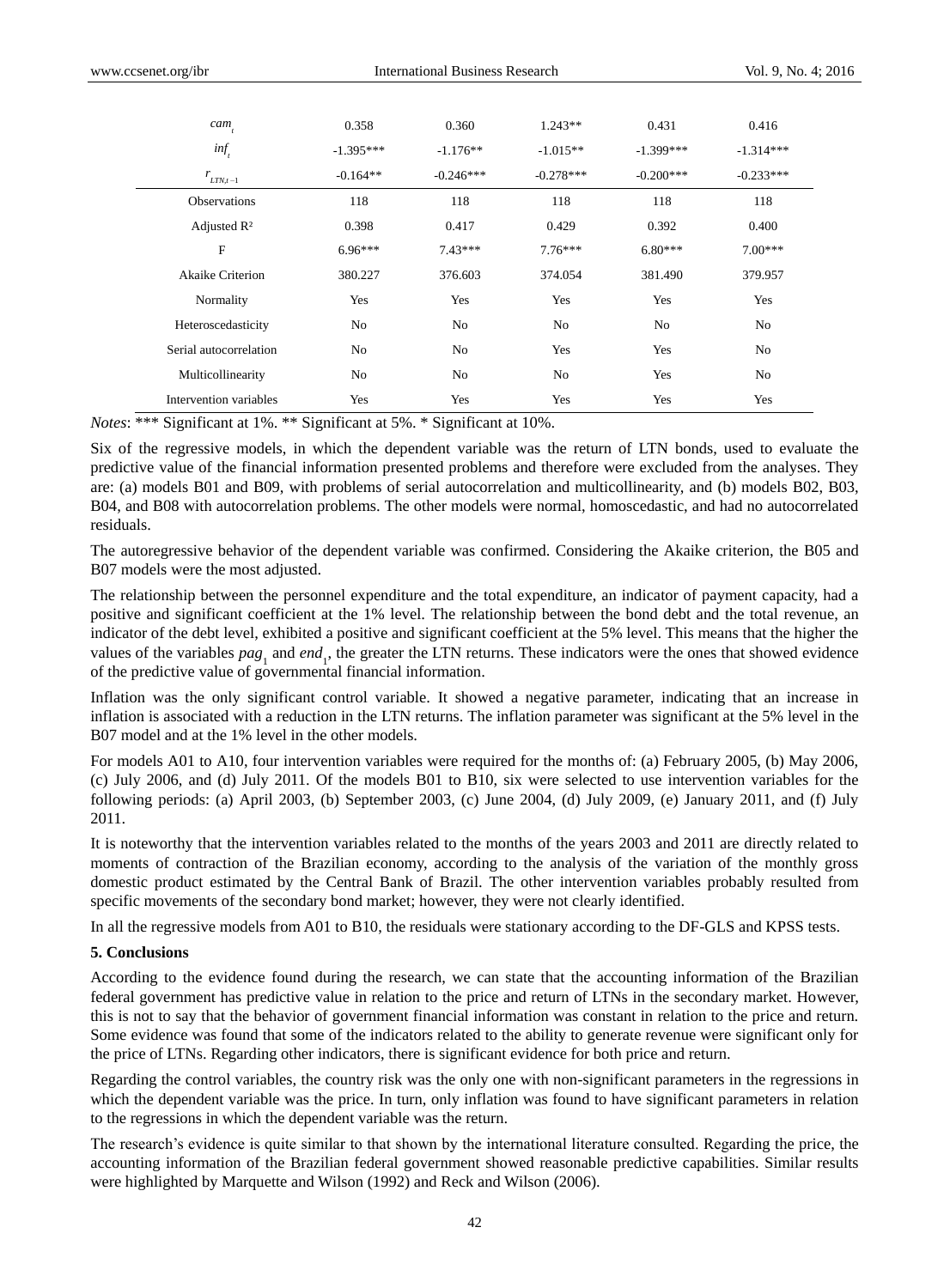Concerning the return, Copeland and Ingram (1977), Summers (2003), and Plummer et al. (2007) demonstrated that government accounting information had little or reasonable predictive power. In this research, it was evident that the accounting information had little predictive power in relation to the returns on debt securities issued by the Brazilian federal government.

We showed that there is an association between the government accounting information and the prices and returns of LTNs in the period between 2003 and 2012. According to the evidence, accounting information can be considered relevant following the assumptions of the value relevance approach. Thus, this association can be explained from two viewpoints. From the first, a more restricted view, the accounting information is part of the information set used by investors. Thus, the financial statements are able to explain a portion of the variations in the prices and returns of a governmental bond. The second view comes from the relaxation of the assumptions made in the first vision. It would be reasonable to think that specific factors of securities (maturity, values adjustment rates, existence of periodic coupons, etc.), specific factors of the issuer (financial and legal restrictions, default risk, geographical location, etc.), and macroeconomic factors (inflation, exchange rate, similar investment returns, etc.) could be used by investors. The accounting information represents proxies of some of the information used by investors.

#### **References**

- Allen, A. C. (1994). The effects of large-firm audits on municipal bond rating decisions. *Auditing, a Journal of Practice & Theory*, *13*(1), 115-125.
- Amante, A., Araujo, M., & Jeanneau, S. (2007). The search for liquidity in the Brazilian domestic government bond market. *BIS Quarterly Review*, 69-82.
- Apostolou, N. G., Reeve, J. M., & Giroux, G. A. (1984). Accounting information and municipal bond net interest cost: an empirical evaluation. *Journal of Accounting and Public Policy*, *3*(1), 9-28. http://dx.doi.org/10.1016/0278-4254(84)90009-7
- Banco Central do Brasil. (2008). *Finanças públicas*: sumário dos planos brasileiros de estabilização e glossário de instrumentos e normas relacionados àpolítica econômico-financeira. (6a ed.). Brasília: Bacen.
- Banco Central do Brasil. (2013). *Introdução ao Selic*. Retrieved Jan 07, 2013 from http://www.bcb.gov.br/?SELICINTRO.
- Banco Central do Brasil. (2012). *Títulos da dívida pública federal registrados no Sistema Especial de Liquidação e de Custódia (SELIC) – principais características*. Retrieved Oct 07, 2013 from http://www.bcb.gov.br/htms/de mab/CaracteristicaTitulos.pdf.
- Barth, M. E., Beaver, W. H., & Landsman, W. R. (2001). The relevance of the value relevance literature for financial accounting standard setting: another view. *Journal of Accounting and Economics*, *31*, 77-104. http://dx.doi.org/10.1016/s0165-4101(01)00019-2
- Benson, E. D., Marks, B. R., & Raman, K. K. (1994). State regulation of accounting practices and municipal borrowing costs. *Journal of Accounting and Public Policy*, *3*(2), 107-122. http://dx.doi.org/10.1016/0278-4254(84)90003-6
- Brasil. (2001). *Decreto nº 3.859, de 4 de julho de 2001*. Retrieved Jan 07, 2013 from http://www.planalto.gov.br/ccivil\_03/ decreto/2001/D3859.htm.
- Brasil. (1989). *Lei nº 7.777, de 19 de junho de* (1989). Retrieved Jan 07, 2013 from http://www.planalto.gov.br/ccivil\_03/leis/ 1989\_1994/L7777.htm.
- Brasil. (2000). *Lei Complementar nº 101, de 04 de maio de* (2000). Retrieved Jan 07, 2013 from http://www.planalto.gov.br/ ccivil\_03/leis/LCP/Lcp101.htm.
- Copeland, R. M., & Ingram, R. W. (1983). Municipal bond market recognition of pension reporting practices. *Journal of Accounting and Public Policy*, *2*(3), 147-165.
- D'Amorim, S., & Schreiber, M. (2013a). Governo usa o Fundo Soberano para engordar superávit de 2012. *Folha de São Paulo*, São Paulo. Retrieved Jan 04, 2013 from http://www1.folha.uol.com.br/mercado/1209853-governo-usa-o-fundo-soberano-para-engordar-superavit-de-2012. shtml.
- D'Amorim, S., & Schreiber, M. (2013b). Sem manobras, economia pública é 65% da anunciada, avalia mercado. *Folha de São Paulo*, São Paulo. Retrieved Jan 12, 2013 from http://www1.folha.uol. com.br/mercado/1213908-sem-manobras-economia-publica-e-65-da-anunciada-avalia-mercado.shtml.
- Dickey, D. A., & Fuller, W. A. (1981). Likelihood ratio statistics for autoregressive time series with a unit root. *Econometrica*, *49*(4), 1057-1072. http://dx.doi.org/10.2307/1912517